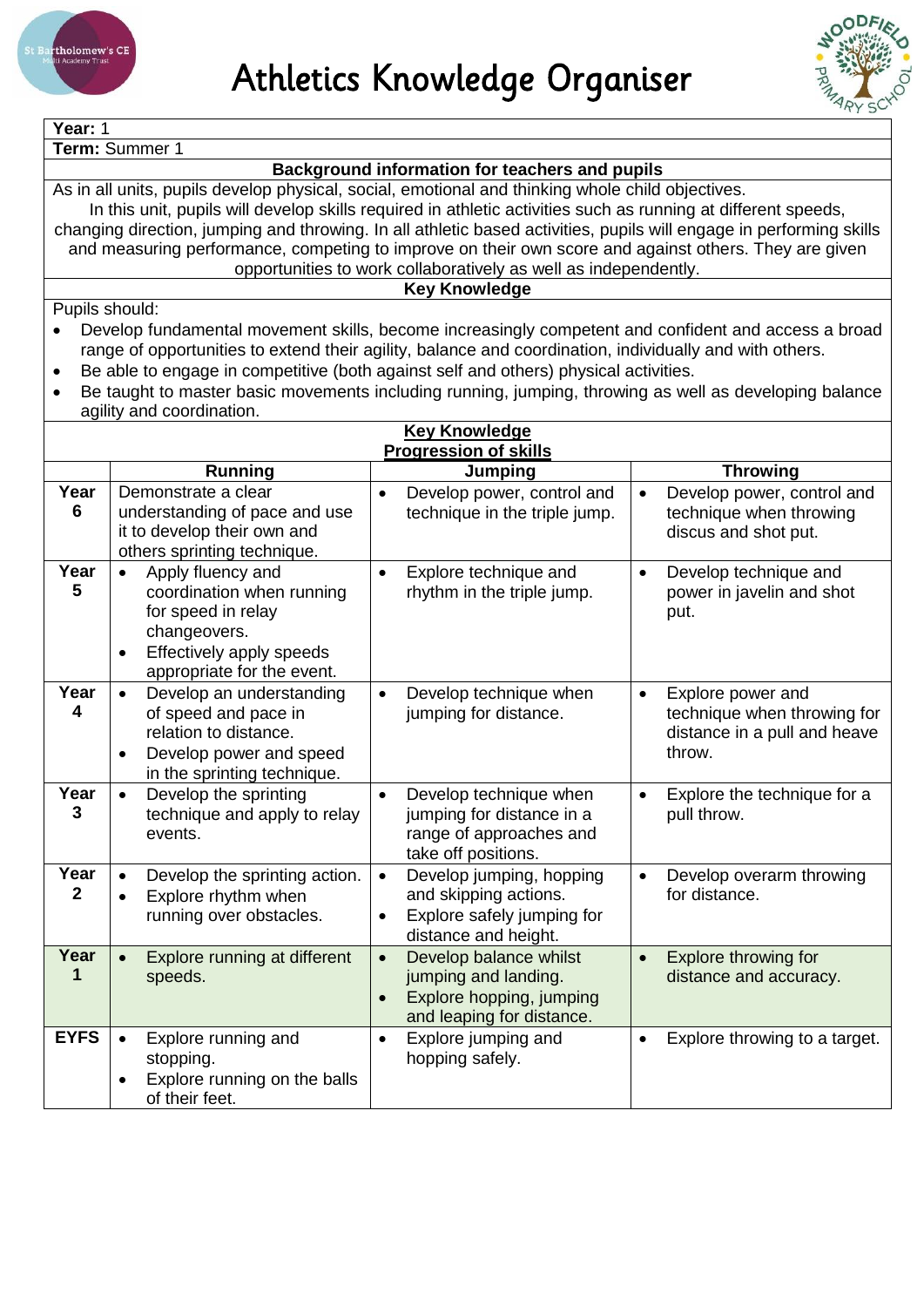| <b>Whole child Skills</b>                                                                           |                                                                   |                            |                              |  |  |  |  |
|-----------------------------------------------------------------------------------------------------|-------------------------------------------------------------------|----------------------------|------------------------------|--|--|--|--|
| <b>Physical</b>                                                                                     | <b>Social</b>                                                     | <b>Emotional</b>           | <b>Thinking</b>              |  |  |  |  |
| Running at varying speeds                                                                           | Collaborating with<br>$\bullet$                                   | Working<br>$\bullet$       | Exploring ideas<br>$\bullet$ |  |  |  |  |
| <b>Agillity</b>                                                                                     | others                                                            | independently              |                              |  |  |  |  |
| <b>Balance</b>                                                                                      | Working safely                                                    | Determination<br>$\bullet$ |                              |  |  |  |  |
| Jumping, hopping and<br>$\bullet$                                                                   |                                                                   | Honesty and<br>$\bullet$   |                              |  |  |  |  |
| leaping in combination and                                                                          |                                                                   | playing to the             |                              |  |  |  |  |
| for distance.                                                                                       |                                                                   | rules                      |                              |  |  |  |  |
| Throwing for distance                                                                               |                                                                   |                            |                              |  |  |  |  |
|                                                                                                     | <b>Links to other National Curriculum subjects</b>                |                            |                              |  |  |  |  |
| <b>English</b>                                                                                      |                                                                   |                            |                              |  |  |  |  |
|                                                                                                     | Introduction of key vocabulary – speed, power, strength, accuracy |                            |                              |  |  |  |  |
| Communicating ideas with a partner                                                                  |                                                                   |                            |                              |  |  |  |  |
| <b>Maths</b>                                                                                        |                                                                   |                            |                              |  |  |  |  |
| Counting how many cones they can touch in 20 seconds<br>$\bullet$                                   |                                                                   |                            |                              |  |  |  |  |
| Counting how many jumps it takes them to get across a set distance<br>$\bullet$                     |                                                                   |                            |                              |  |  |  |  |
| Counting how many consecutive throws they can make<br>$\bullet$                                     |                                                                   |                            |                              |  |  |  |  |
| Counting how many target throws they make<br>$\bullet$                                              |                                                                   |                            |                              |  |  |  |  |
| Counting how many lengths of the playground completed in 1 minute<br>$\bullet$                      |                                                                   |                            |                              |  |  |  |  |
| Estimating distances to make a playing area                                                         |                                                                   |                            |                              |  |  |  |  |
| Measuring how far they throw                                                                        |                                                                   |                            |                              |  |  |  |  |
| <b>Science</b>                                                                                      |                                                                   |                            |                              |  |  |  |  |
| Understanding the effect exercise has on the body<br>$\bullet$                                      |                                                                   |                            |                              |  |  |  |  |
| Understanding how the body reacts to different exercises<br>$\bullet$                               |                                                                   |                            |                              |  |  |  |  |
| Understanding which part of the body is used in jumping for height<br>$\bullet$                     |                                                                   |                            |                              |  |  |  |  |
|                                                                                                     | Exploring stance to increase power in their throw                 |                            |                              |  |  |  |  |
|                                                                                                     | <b>Key Vocabulary</b>                                             |                            |                              |  |  |  |  |
| Prior vocabulary - push, stop, jump, space, forwards, safely, balance, backwards                    |                                                                   |                            |                              |  |  |  |  |
| New vocabulary - far, hop, aim, fast, slow, bend, improve, direction, travel                        |                                                                   |                            |                              |  |  |  |  |
|                                                                                                     | <b>Teacher Glossary</b>                                           |                            |                              |  |  |  |  |
| Jump                                                                                                | Take off and land on two feet.                                    |                            |                              |  |  |  |  |
| Hop                                                                                                 | Take off on one foot and land on the same foot.                   |                            |                              |  |  |  |  |
| Leap                                                                                                | Take off on one foot and land on the other                        |                            |                              |  |  |  |  |
| <b>Official Athletic Events</b>                                                                     |                                                                   |                            |                              |  |  |  |  |
| Running                                                                                             | Jumping<br><b>Throwing</b>                                        |                            |                              |  |  |  |  |
| <b>Sprinting</b>                                                                                    | <b>Discus</b>                                                     |                            |                              |  |  |  |  |
| 100m, 200m, 400m                                                                                    | Long jump<br>Fling throw<br>Jump for distance                     |                            |                              |  |  |  |  |
| <b>Hurdles</b><br>Relay                                                                             | <b>Shot</b><br>Triple jump                                        |                            |                              |  |  |  |  |
| Middle distance                                                                                     | Push throw<br>Jump for distance                                   |                            |                              |  |  |  |  |
| 800m, 1500m                                                                                         | <b>Hammer</b><br>High jump<br>Fling throw                         |                            |                              |  |  |  |  |
| Long distance<br>5,000, 10,000                                                                      | Jump for height<br>Javelin<br>Pole vault                          |                            |                              |  |  |  |  |
| <b>Steeplechase</b>                                                                                 | Pull throw<br>Jump for height                                     |                            |                              |  |  |  |  |
| <b>Health and safety</b>                                                                            |                                                                   |                            |                              |  |  |  |  |
| Teach the pupils how to behave and move in a safe way both with and without equipment. In           |                                                                   |                            |                              |  |  |  |  |
| throwing events ensure all pupils throw in the same direction. Ensure the pupils wait to take turns |                                                                   |                            |                              |  |  |  |  |
| when instructed to do so and that all equipment is stored safely when not in use.                   |                                                                   |                            |                              |  |  |  |  |
| <b>Remind children to:</b>                                                                          |                                                                   |                            |                              |  |  |  |  |
| Remove any jewellery before the lesson.                                                             |                                                                   |                            |                              |  |  |  |  |

- **Tie long hair back.**
- **Wear suitable clothing for PE to school.**